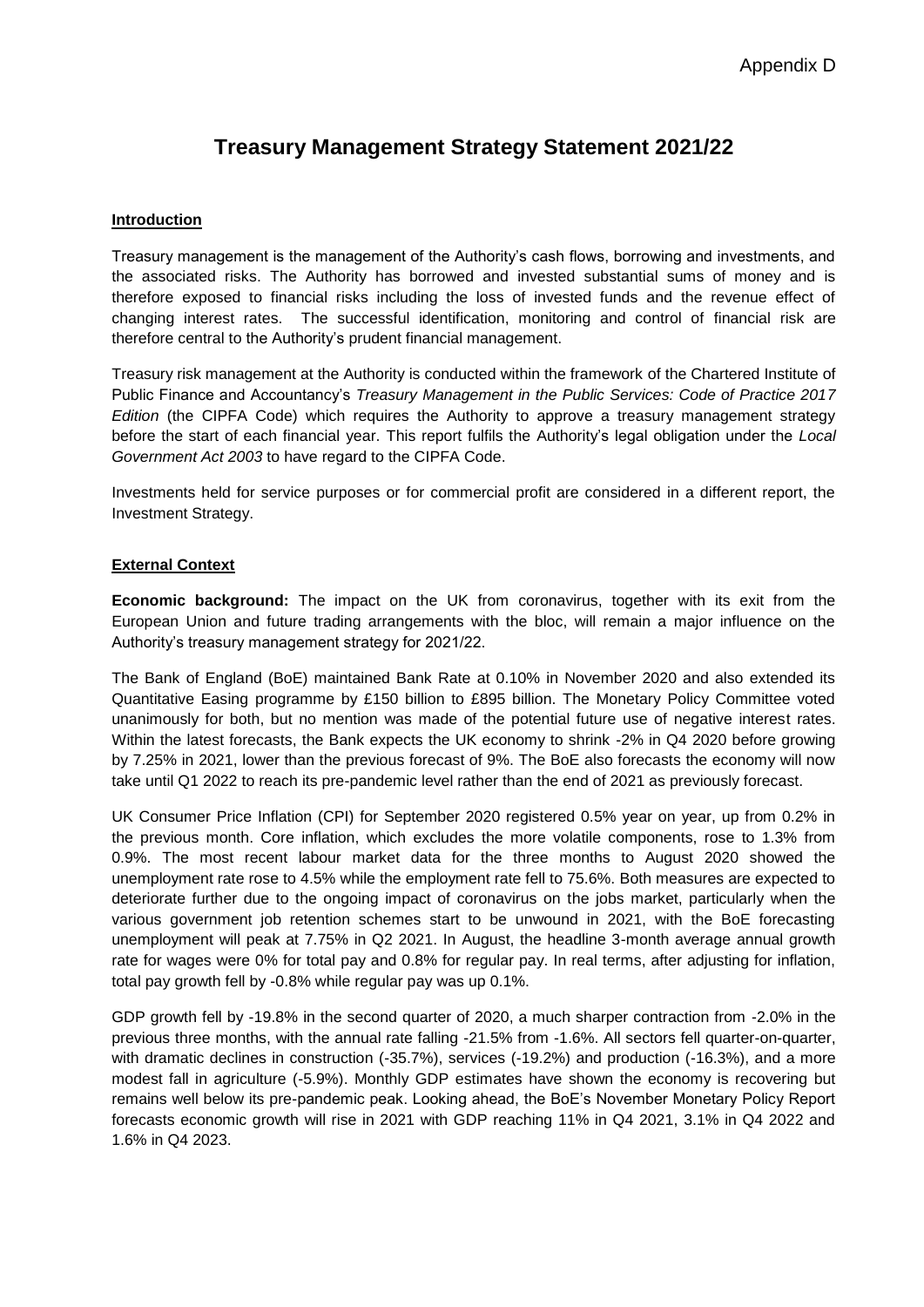GDP growth in the euro zone rebounded by 12.7% in Q3 2020 after contracting by -3.7% and -11.8% in the first and second quarters, respectively. Headline inflation, however, remains extremely weak, registering -0.3% year-on-year in October, the third successive month of deflation. Core inflation registered 0.2% y/y, well below the European Central Bank's (ECB) target of 'below, but close to 2%'. The ECB is expected to continue holding its main interest rate of 0% and deposit facility rate of -0.5% for some time with further monetary stimulus expected later in 2020.

The US economy contracted at an annualised rate of 31.7% in Q2 2020 and then rebounded by 33.1% in Q3. The Federal Reserve maintained the Fed Funds rate at between 0% and 0.25% and announced a change to its inflation targeting regime to a more flexible form of average targeting. The Fed also provided strong indications that interest rates are unlikely to change from current levels over the next three years.

Former vice-president Joe Biden won the 2020 US presidential election. Mr Biden is making tackling coronavirus his immediate priority and will also be reversing several executive orders signed by his predecessor and take the US back into the Paris climate accord and the World Health Organization.

**Credit outlook:** After spiking in late March as coronavirus became a global pandemic, credit default swap (CDS) prices for the larger UK banks have steadily fallen back to almost pre-pandemic levels. Although uncertainly around COVID-19 related loan defaults lead to banks provisioning billions for potential losses in the first half of 2020, drastically reducing profits, reported impairments for Q3 were much reduced in some institutions. However, general bank profitability in 2020 is likely to be significantly lower than in previous years.

The credit ratings for many UK institutions were downgraded on the back of downgrades to the sovereign rating. Credit conditions more generally though in banks and building societies have tended to be relatively benign, despite the impact of the pandemic.

Looking forward, the potential for bank losses to be greater than expected when government and central bank support starts to be removed remains a risk, as does the UK not achieving a Brexit deal, suggesting a cautious approach to bank deposits in 2021/22 remains advisable.

**Interest rate forecast:** The Authority's treasury management adviser Arlingclose is forecasting that BoE Bank Rate will remain at 0.1% until at least the end of 2023. The risks to this forecast are judged to be to the downside as the BoE and UK government continue to react to the coronavirus pandemic and the Brexit transition period ends. The BoE extended its asset purchase programme to £895 billion in November while keeping Bank Rate on hold. However, further interest rate cuts to zero, or possibly negative, cannot yet be ruled out but this is not part of the Arlingclose central forecast.

Gilt yields are expected to remain very low in the medium-term while short-term yields are likely remain below or at zero until such time as the BoE expressly rules out the chance of negative interest rates or growth/inflation prospects improve. The central case is for 10-year and 20-year to rise to around 0.5% and 0.75% respectively over the time horizon. The risks around the gilt yield forecasts are judged to be broadly balanced between upside and downside risks, but there will almost certainly be short-term volatility due to economic and political uncertainty and events.

A more detailed economic and interest rate forecast provided by Arlingclose is attached at Appendix A.

For the purpose of setting the budget, it has been assumed that treasury investments generate an average income rate of return of 1.69%, and that loans will be borrowed at an average rate of 1.29%.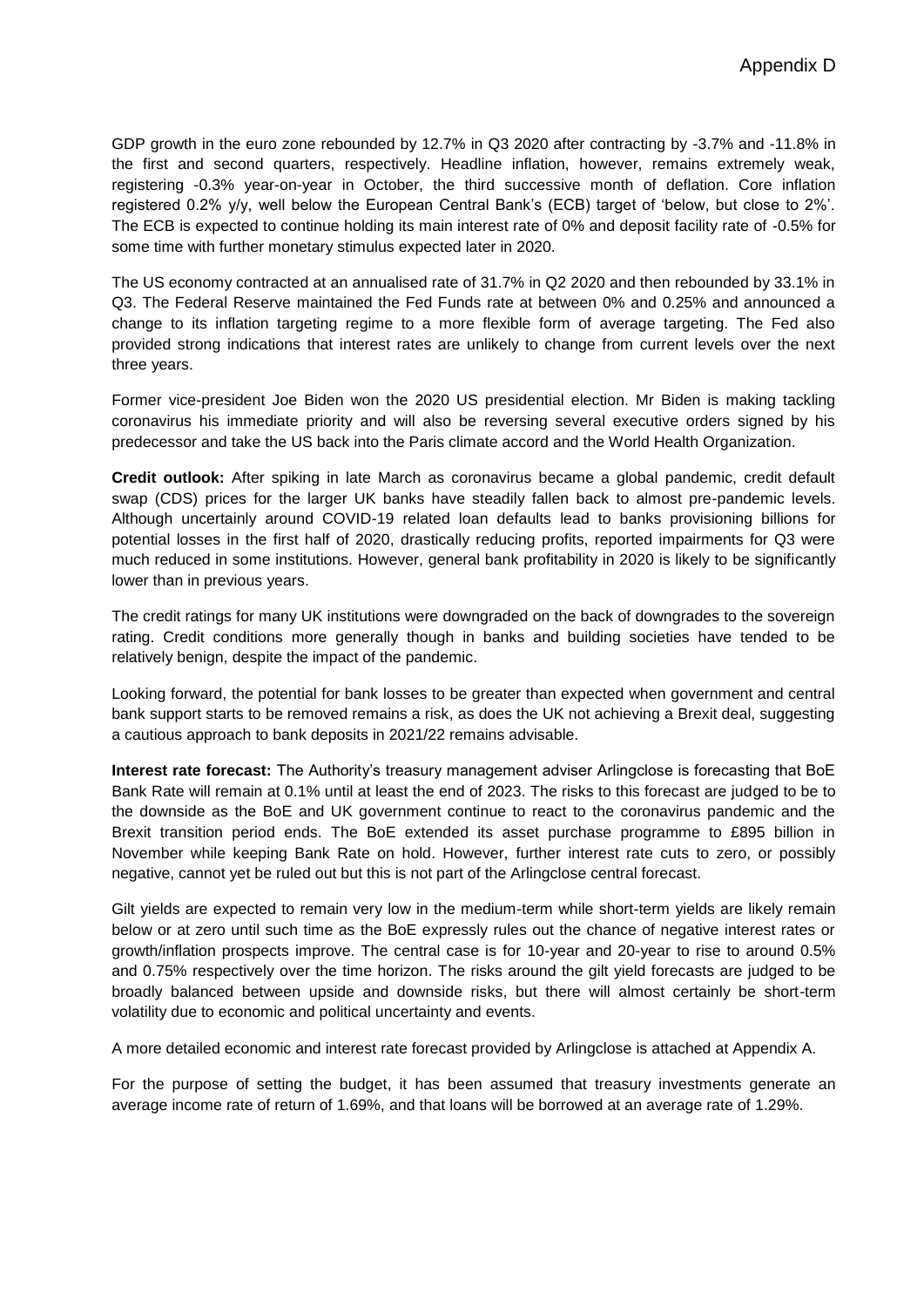### **Local Context**

On 31<sup>st</sup> December 2020, the Authority held £39.67m of borrowing and £26.99m of treasury investments. This is set out in further detail at *Appendix B*. Forecast changes in these sums are shown in the balance sheet analysis in table 1 below.

|                             | 31.3.20 | 31.3.21         | 31.3.22         | 31.3.23         | 31.3.24         |
|-----------------------------|---------|-----------------|-----------------|-----------------|-----------------|
|                             | Actual  | <b>Estimate</b> | <b>Forecast</b> | <b>Forecast</b> | <b>Forecast</b> |
|                             | £m      | £m              | £m              | £m              | £m              |
| <b>General Fund CFR</b>     | 36.15   | 55.00           | 54.13           | 53.22           | 52.22           |
| Less: External borrowing    | 44.5    | 39.44           | 38.90           | 38.36           | 37.82           |
| Internal borrowing          | (8.35)  | 15.56           | 15.23           | 14.86           | 14.4            |
| Less: Usable reserves       | 18.71   | 14.6            | 13.8            | 12.7            | 12.7            |
| Less: Working capital       | 16.89   | 19.4            | 21.4            | 23.4            | 23.4            |
| <b>Treasury investments</b> | 43.95   | 18.44           | 19.97           | 21.24           | 21.70           |

*Table 1: Balance sheet summary and forecast*

The underlying need to borrow for capital purposes is measured by the Capital Financing Requirement (CFR), while usable reserves and working capital are the underlying resources available for investment. The Authority's current strategy is to maintain borrowing and investments below their underlying levels, sometimes known as internal borrowing.

The Authority has an increasing CFR due to the capital programme, but minimal investments and will therefore be required to borrow up to £39.44m over the forecast period.

CIPFA's *Prudential Code for Capital Finance in Local Authorities* recommends that the Authority's total debt should be lower than its highest forecast CFR over the next three years. Table 1 shows that the Authority expects to comply with this recommendation during 2021/22.

Liability benchmark: To compare the Council's actual borrowing against an alternative strategy, a liability benchmark has been calculated showing the lowest risk level of borrowing. This assumes the same forecasts as table 1 above, but that cash and investment balances are kept to a minimum level of £10m at each year-end to maintain sufficient liquidity but minimise credit risk.

|                                  | 31.3.20<br><b>Actual</b><br>£m | 31.3.21<br><b>Estimate</b><br>£m | 31.3.22<br><b>Forecast</b><br>£m | 31.3.23<br><b>Forecast</b><br>£m | 31.3.24<br><b>Forecast</b><br>£m |
|----------------------------------|--------------------------------|----------------------------------|----------------------------------|----------------------------------|----------------------------------|
| <b>CFR</b>                       | 36.15                          | 55.00                            | 54.13                            | 53.22                            | 52.22                            |
| Less: Usable reserves            | 18.71                          | 14.6                             | 13.8                             | 12.7                             | 12.7                             |
| Less: Working capital            | 16.89                          | 19.4                             | 21.4                             | 23.4                             | 23.4                             |
| <b>Plus: Minimum investments</b> | 10.0                           | 10.0                             | 10.0                             | 10.0                             | 10.0                             |
| <b>Liability benchmark</b>       | 10.55                          | 31.00                            | 28.93                            | 27.12                            | 26.12                            |

*Table 2: Liability benchmark*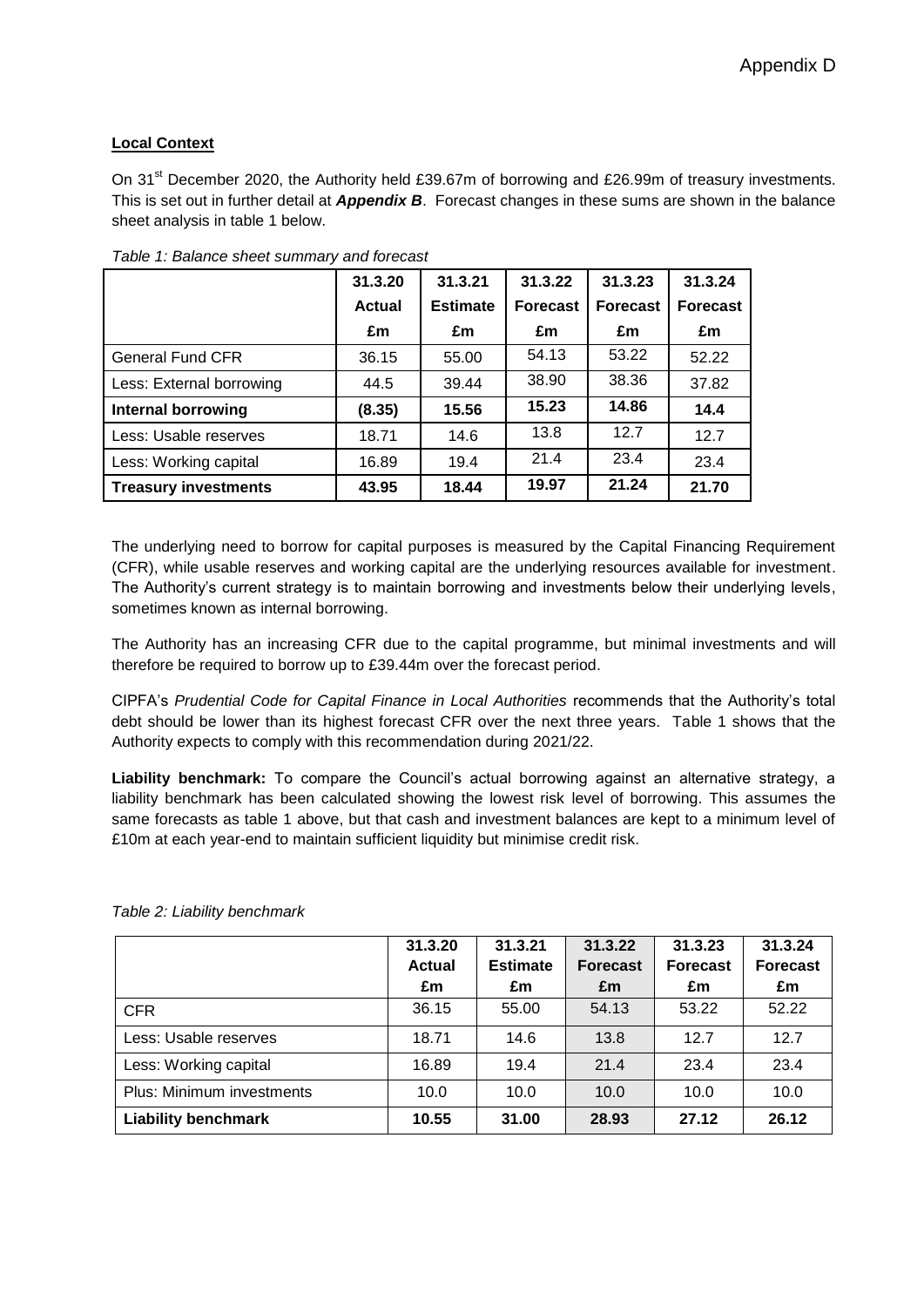#### **Borrowing Strategy**

The Authority currently holds £39.44 million of loans, a decrease of £5.06 million on the previous year, as part of its strategy for funding previous years' capital programmes. The balance sheet forecast in table 1 shows that the Authority expects to borrow up to £39.44m in 2021/22. The Authority may however borrow to pre-fund future years' requirements, providing this does not exceed the authorised limit for borrowing of £60 million.

**Objectives:** The Authority's chief objective when borrowing money is to strike an appropriately low risk balance between securing low interest costs and achieving certainty of those costs over the period for which funds are required. The flexibility to renegotiate loans should the Authority's long-term plans change is a secondary objective.

**Strategy:** Given the significant cuts to public expenditure and in particular to local government funding, the Authority's borrowing strategy continues to address the key issue of affordability without compromising the longer-term stability of the debt portfolio. With short-term interest rates currently much lower than long-term rates, it is likely to be more cost effective in the short-term to either use internal resources, or to borrow short-term loans instead.

By doing so, the Authority is able to reduce net borrowing costs (despite foregone investment income) and reduce overall treasury risk. The benefits of short-term borrowing will be monitored regularly against the potential for incurring additional costs by deferring borrowing into future years when long-term borrowing rates are forecast to rise modestly. Arlingclose will assist the Authority with this 'cost of carry' and breakeven analysis. Its output may determine whether the Authority borrows additional sums at longterm fixed rates in 2021/22 with a view to keeping future interest costs low, even if this causes additional cost in the short-term.

The Authority has previously raised all of its long-term borrowing from the PWLB but will consider longterm loans from other sources including banks, pensions and local authorities, and will investigate the possibility of issuing bonds and similar instruments, in order to lower interest costs and reduce overreliance on one source of funding in line with the CIPFA Code. PWLB loans are no longer available to local authorities planning to buy investment assets primarily for yield; the Authority intends to avoid this activity in order to retain its access to PWLB loans.

Alternatively, the Authority may arrange forward starting loans, where the interest rate is fixed in advance, but the cash is received in later years. This would enable certainty of cost to be achieved without suffering a cost of carry in the intervening period.

In addition, the Authority may borrow further short-term loans to cover unplanned cash flow shortages.

**Sources of borrowing:** The approved sources of long-term and short-term borrowing are:

- HM Treasury's PWLB lending facility (formerly the Public Works Loan Board)
- any institution approved for investments (see below)
- any other bank or building society authorised to operate in the UK
- any other UK public sector body
- UK public and private sector pension funds
- capital market bond investors
- UK Municipal Bonds Agency plc and other special purpose companies created to enable local authority bond issues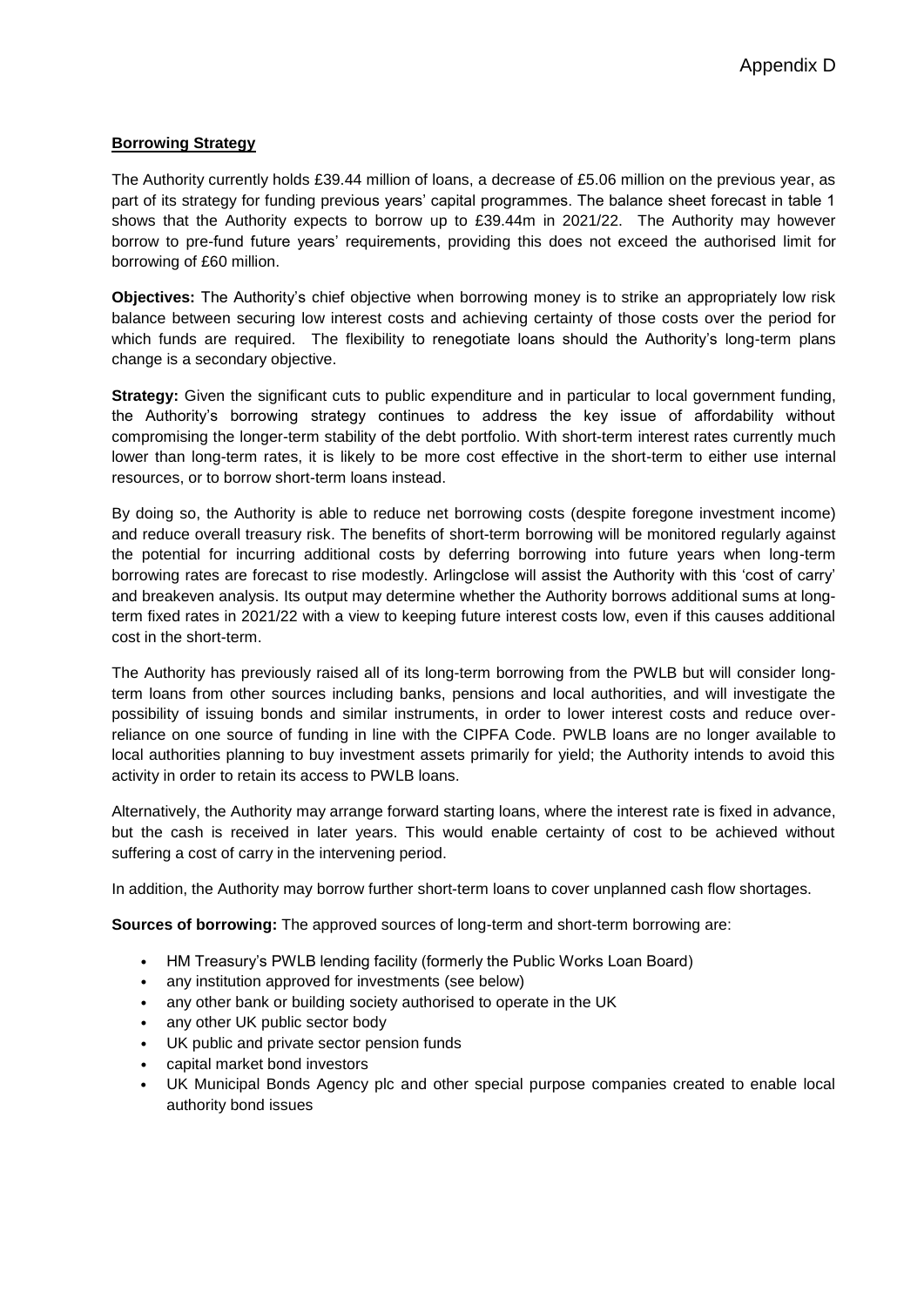**Other sources of debt finance:** In addition, capital finance may be raised by the following methods that are not borrowing, but may be classed as other debt liabilities:

- leasing
- hire purchase
- Private Finance Initiative
- sale and leaseback

**Municipal Bonds Agency:** UK Municipal Bonds Agency plc was established in 2014 by the Local Government Association as an alternative to the PWLB. It issues bonds on the capital markets and lends the proceeds to local authorities. This is a more complicated source of finance than the PWLB for two reasons: borrowing authorities will be required to provide bond investors with a guarantee to refund their investment in the event that the agency is unable to for any reason; and there will be a lead time of several months between committing to borrow and knowing the interest rate payable. Any decision to borrow from the Agency will therefore be the subject of a separate report to full Council.

**Short-term and variable rate loans**: These loans leave the Authority exposed to the risk of short-term interest rate rises and are therefore subject to the interest rate exposure limits in the treasury management indicators below. Financial derivatives may be used to manage this interest rate risk (see section below).

**Debt rescheduling:** The PWLB allows authorities to repay loans before maturity and either pay a premium or receive a discount according to a set formula based on current interest rates. Other lenders may also be prepared to negotiate premature redemption terms. The Authority may take advantage of this and replace some loans with new loans, or repay loans without replacement, where this is expected to lead to an overall cost saving or a reduction in risk.

#### **Treasury Investment Strategy**

The Authority holds significant invested funds, representing income received in advance of expenditure plus balances and reserves held. In the past 12 months, the Authority's treasury investment balance has ranged between £26.99 and £29.06 million, but expects lower levels of between £16m and £25 in the forthcoming year due to the use of internal funds in purchasing investment property.

**Objectives:** The CIPFA Code requires the Authority to invest its treasury funds prudently, and to have regard to the security and liquidity of its investments before seeking the highest rate of return, or yield. The Authority's objective when investing money is to strike an appropriate balance between risk and return, minimising the risk of incurring losses from defaults and the risk of receiving unsuitably low investment income. Where balances are expected to be invested for more than one year, the Authority will aim to achieve a total return that is equal or higher than the prevailing rate of inflation, in order to maintain the spending power of the sum invested.

**Negative interest rates:** The COVID-19 pandemic has increased the risk that the Bank of England will set its Bank Rate at or below zero, which is likely to feed through to negative interest rates on all low risk, short-term investment options. Since investments cannot pay negative income, negative rates will be applied by reducing the value of investments. In this event, security will be measured as receiving the contractually agreed amount at maturity, even though this may be less than the amount originally invested.

**Strategy:** Given the increasing risk and very low returns from short-term unsecured bank investments, the Authority aims to further diversify into more secure and/or higher yielding asset classes during 2021/22. This is especially the case for the estimated £5m that is available for longer-term investment. A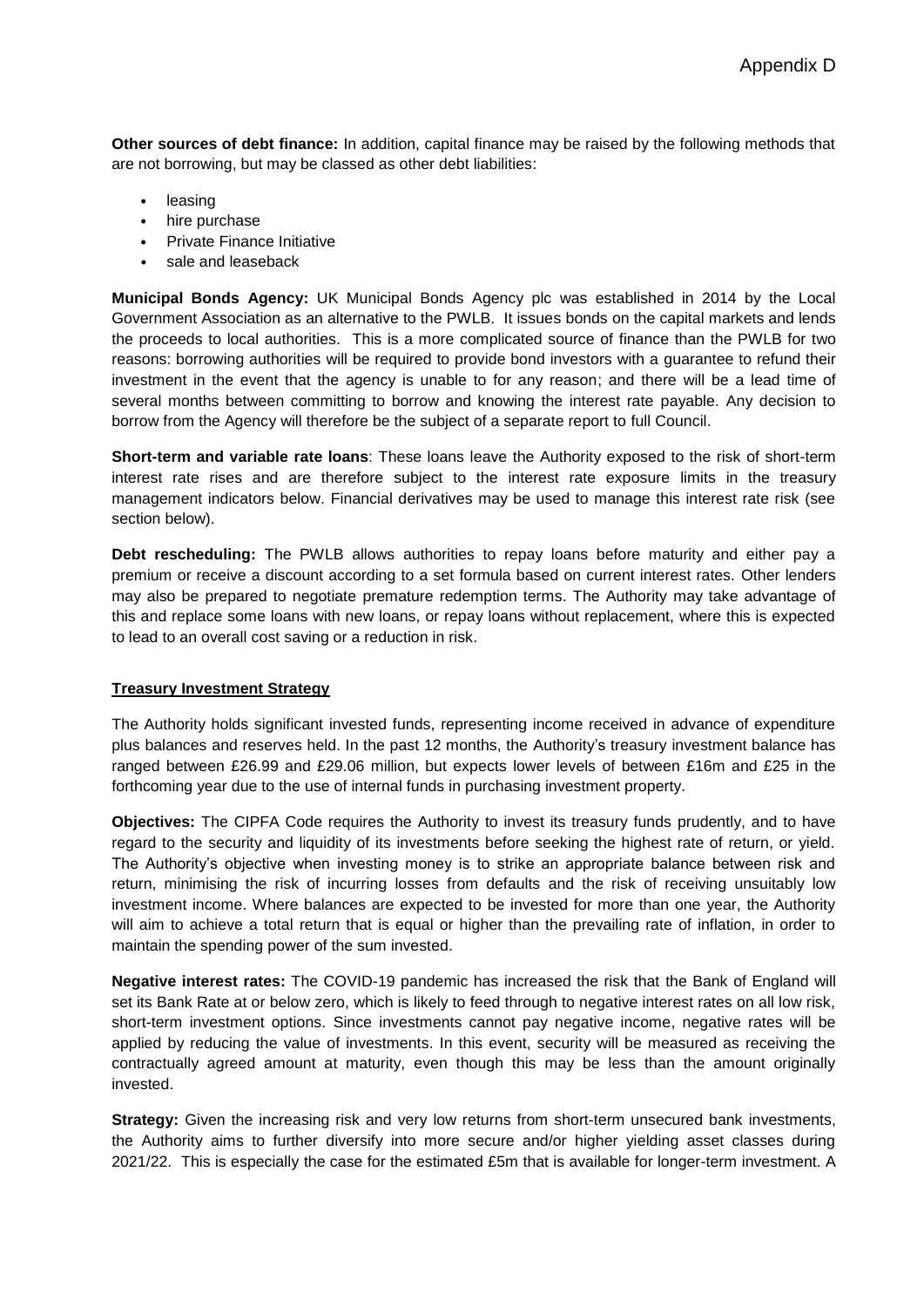dwindling proportion of the Authority's surplus cash remains invested in short-term unsecured bank deposits. This diversification will represent a continuation of the strategy adopted in 2018/19.

**Business models:** Under the new IFRS 9 standard, the accounting for certain investments depends on the Authority's "business model" for managing them. The Authority aims to achieve value from its treasury investments by a business model of collecting the contractual cash flows and therefore, where other criteria are also met, these investments will continue to be accounted for at amortised cost.

**Approved counterparties:** The Authority may invest its surplus funds with any of the counterparty types in table 3 below, subject to the limits shown.

| <b>Sector</b>                                    | <b>Time limit</b> | <b>Counterparty limit</b>                                                | <b>Sector limit</b> |
|--------------------------------------------------|-------------------|--------------------------------------------------------------------------|---------------------|
| The UK Government                                | 50 years          | Unlimited                                                                | n/a                 |
| Local authorities & other<br>government entities | 25 years          | £2m                                                                      | Unlimited           |
| Secured investments *                            | 25 years          | £2m                                                                      | Unlimited           |
| Banks (unsecured) *                              | 13 months         | £2m                                                                      | Unlimited           |
| <b>Building societies</b><br>(unsecured) *       | 13 months         | £1m                                                                      | £2m                 |
| Registered providers<br>(unsecured) *            | 5 years           | £2m                                                                      | £5m                 |
| Money market funds *                             | n/a               | £2m                                                                      | Unlimited           |
| Strategic pooled funds                           | n/a               | £4m for CCLA<br>Property Fund for &<br>£2m for all other<br>pooled funds | £10m                |
| Real estate investment<br>trusts                 | n/a               | £2m                                                                      | £5m                 |
| Other investments *                              | 5 years           | £1m                                                                      | £2m                 |

*Table 3: Treasury investment counterparties and limits* 

This table must be read in conjunction with the notes below

**\* Minimum credit rating:** Treasury investments in the sectors marked with an asterisk will only be made with entities whose lowest published long-term credit rating is no lower than [A-]. Where available, the credit rating relevant to the specific investment or class of investment is used, otherwise the counterparty credit rating is used. However, investment decisions are never made solely based on credit ratings, and all other relevant factors including external advice will be taken into account.

**Government:** Loans to, and bonds and bills issued or guaranteed by, national governments, regional and local authorities and multilateral development banks. These investments are not subject to bail-in, and there is generally a lower risk of insolvency, although they are not zero risk. Investments with the UK Government are deemed to be zero credit risk due to its ability to create additional currency and therefore may be made in unlimited amounts for up to 50 years.

**Secured investments:** Investments secured on the borrower's assets, which limits the potential losses in the event of insolvency. The amount and quality of the security will be a key factor in the investment decision. Covered bonds and reverse repurchase agreements with banks and building societies are exempt from bail-in. Where there is no investment specific credit rating, but the collateral upon which the investment is secured has a credit rating, the higher of the collateral credit rating and the counterparty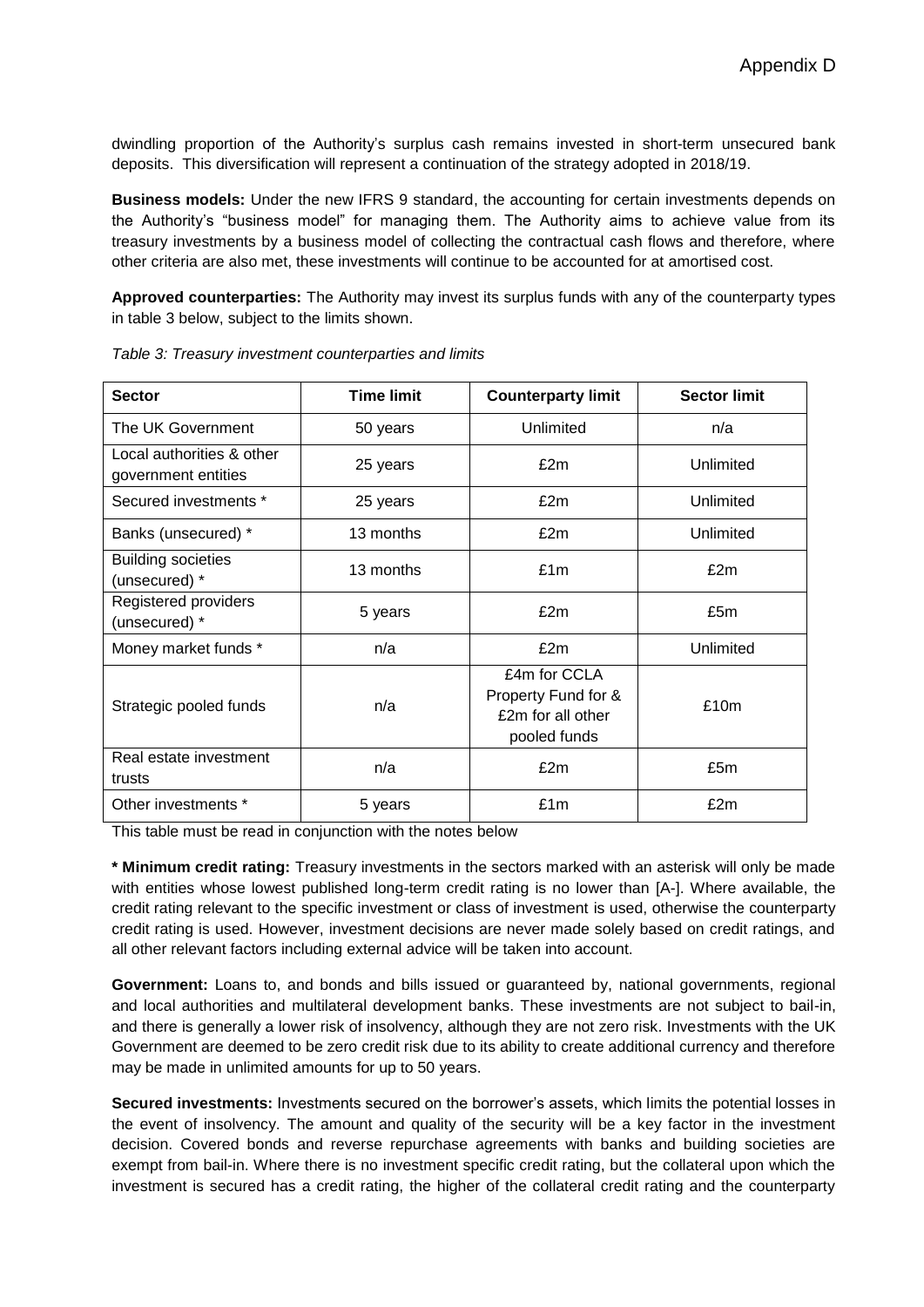credit rating will be used. The combined secured and unsecured investments with any one counterparty will not exceed the cash limit for secured investments.

**Banks and building societies (unsecured):** Accounts, deposits, certificates of deposit and senior unsecured bonds with banks and building societies, other than multilateral development banks. These investments are subject to the risk of credit loss via a bail-in should the regulator determine that the bank is failing or likely to fail. See below for arrangements relating to operational bank accounts.

**Registered providers (unsecured):** Loans to, and bonds issued or guaranteed by, registered providers of social housing or registered social landlords, formerly known as housing associations. These bodies are regulated by the Regulator of Social Housing (in England), the Scottish Housing Regulator, the Welsh Government and the Department for Communities (in Northern Ireland). As providers of public services, they retain the likelihood of receiving government support if needed.

**Money market funds:** Pooled funds that offer same-day or short notice liquidity and very low or no price volatility by investing in short-term money markets. They have the advantage over bank accounts of providing wide diversification of investment risks, coupled with the services of a professional fund manager in return for a small fee. Although no sector limit applies to money market funds, the Authority will take care to diversify its liquid investments over a variety of providers to ensure access to cash at all times.

**Strategic pooled funds:** Bond, equity and property funds that offer enhanced returns over the longer term but are more volatile in the short term. These allow the Authority to diversify into asset classes other than cash without the need to own and manage the underlying investments. Because these funds have no defined maturity date, but are available for withdrawal after a notice period, their performance and continued suitability in meeting the Authority's investment objectives will be monitored regularly.

**Real estate investment trusts:** Shares in companies that invest mainly in real estate and pay the majority of their rental income to investors in a similar manner to pooled property funds. As with property funds, REITs offer enhanced returns over the longer term, but are more volatile especially as the share price reflects changing demand for the shares as well as changes in the value of the underlying properties.

**Other investments:** This category covers treasury investments not listed above, for example unsecured corporate bonds and company loans. Non-bank companies cannot be bailed-in but can become insolvent placing the Authority's investment at risk.

**Operational bank accounts:** The Authority may incur operational exposures, for example though current accounts, collection accounts and merchant acquiring services, to any UK bank with credit ratings no lower than BBB- and with assets greater than £25 billion. These are not classed as investments but are still subject to the risk of a bank bail-in, and balances will therefore be kept below £4m per bank. The Bank of England has stated that in the event of failure, banks with assets greater than £25 billion are more likely to be bailed-in than made insolvent, increasing the chance of the Authority maintaining operational continuity.

**Risk assessment and credit ratings**: Credit ratings are obtained and monitored by the Authority's treasury advisers, who will notify changes in ratings as they occur. The credit rating agencies in current use are listed in the Treasury Management Practices document. Where an entity has its credit rating downgraded so that it fails to meet the approved investment criteria then:

- no new investments will be made,
- any existing investments that can be recalled or sold at no cost will be, and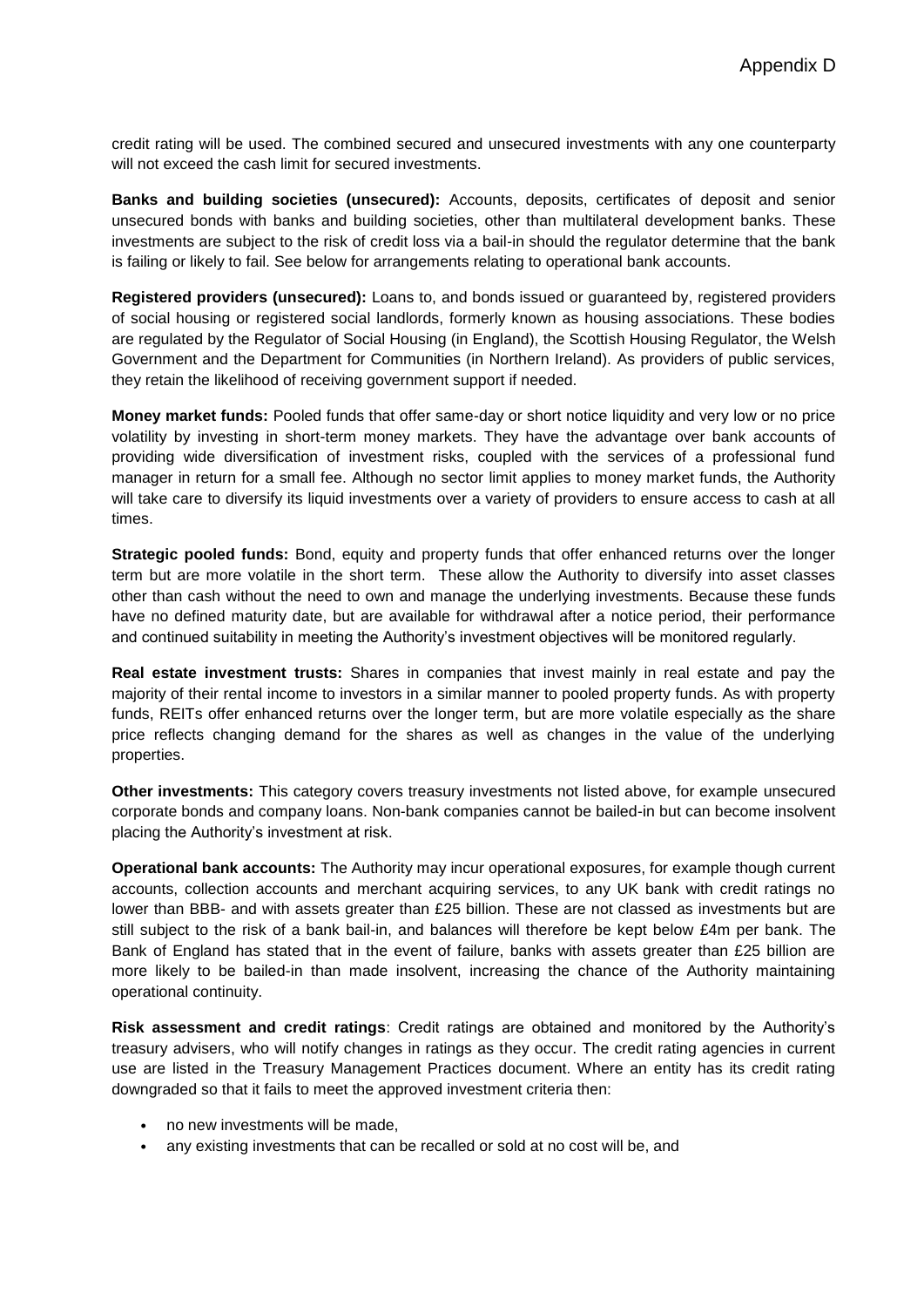• full consideration will be given to the recall or sale of all other existing investments with the affected counterparty.

Where a credit rating agency announces that a credit rating is on review for possible downgrade (also known as "negative watch") so that it may fall below the approved rating criteria, then only investments that can be withdrawn on the next working day will be made with that organisation until the outcome of the review is announced. This policy will not apply to negative outlooks, which indicate a long-term direction of travel rather than an imminent change of rating.

**Other information on the security of investments**: The Authority understands that credit ratings are good, but not perfect, predictors of investment default. Full regard will therefore be given to other available information on the credit quality of the organisations in which it invests, including credit default swap prices, financial statements, information on potential government support, reports in the quality financial press and analysis and advice from the Authority's treasury management adviser. No investments will be made with an organisation if there are substantive doubts about its credit quality, even though it may otherwise meet the above criteria.

When deteriorating financial market conditions affect the creditworthiness of all organisations, as happened in 2008 and 2020, this is not generally reflected in credit ratings, but can be seen in other market measures. In these circumstances, the Authority will restrict its investments to those organisations of higher credit quality and reduce the maximum duration of its investments to maintain the required level of security. The extent of these restrictions will be in line with prevailing financial market conditions. If these restrictions mean that insufficient commercial organisations of high credit quality are available to invest the Authority's cash balances, then the surplus will be deposited with the UK Government, or with other local authorities. This will cause investment returns to fall but will protect the principal sum invested.

**Investment limits**: The Authority's revenue reserves available to cover investment losses are forecast to be £1.80 million on 31<sup>st</sup> March 2021. The maximum that will be lent to any one organisation (other than the UK Government) will be £2 million with the exception of the CCLA Property Fund which has a limit of £4m as part of the balanced pooled fund portfolio. A group of entities under the same ownership will be treated as a single organisation for limit purposes.

Credit risk exposures arising from non-treasury investments, financial derivatives and balances held for cash flow purposes in operational bank accounts count against the relevant investment limits.

Limits are also placed on fund managers, investments in brokers' nominee accounts and foreign countries as below. Investments in pooled funds and multilateral development banks do not count against the limit for any single foreign country, since the risk is diversified over many countries.

|                                                           | <b>Cash limit</b> |
|-----------------------------------------------------------|-------------------|
| Any group of pooled funds under the same management       | £5m per manager   |
| Negotiable instruments held in a broker's nominee account | £5m per broker    |
| Foreign countries                                         | £2m per country   |

*Table 4: Additional investment limits*

**Liquidity management**: The Authority uses purpose-built cash flow forecasting software to determine the maximum period for which funds may prudently be committed. The forecast is compiled on a prudent basis to minimise the risk of the Authority being forced to borrow on unfavourable terms to meet its financial commitments. Limits on long-term investments are set by reference to the Authority's mediumterm financial plan and cash flow forecast.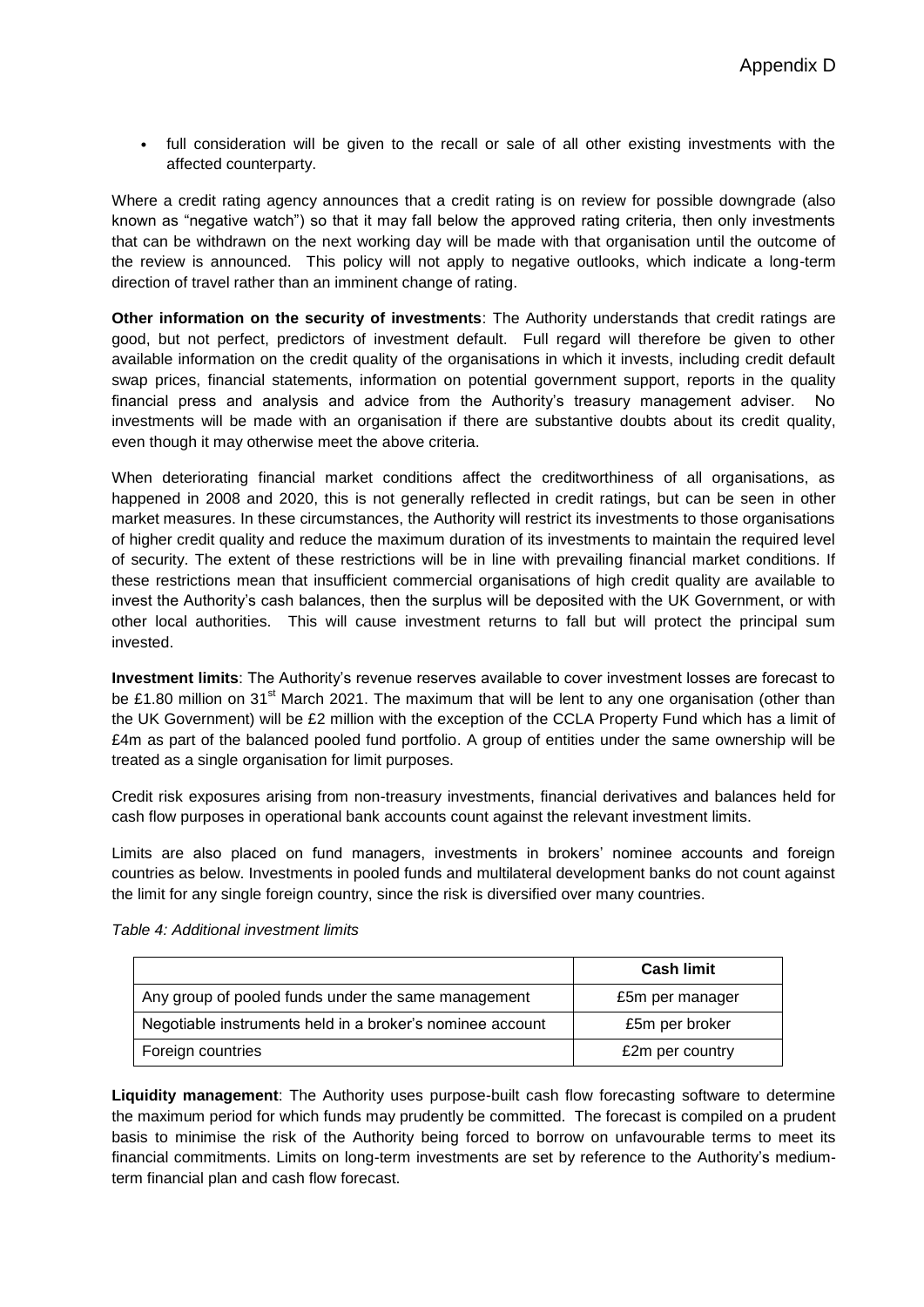The Authority will spread its liquid cash over at least four providers (e.g. bank accounts and money market funds) to ensure that access to cash is maintained in the event of operational difficulties at any one provider.

#### **Treasury Management Indicators**

The Authority measures and manages its exposures to treasury management risks using the following indicators.

**Security:** The Authority has adopted a voluntary measure of its exposure to credit risk by monitoring the value-weighted average credit rating of its investment portfolio. This is calculated by applying a score to each investment (AAA=1, AA+=2, etc.) and taking the arithmetic average, weighted by the size of each investment. Unrated investments are assigned a score based on their perceived risk.

| ∣ Credit risk indicator         | <b>Target</b> |
|---------------------------------|---------------|
| Portfolio average credit rating |               |

**Interest rate exposures**: This indicator is set to control the Authority's exposure to interest rate risk. The upper limits on the one-year revenue impact of a 1% rise or fall in interest rates will be:

| Interest rate risk indicator                                          | Limit    |
|-----------------------------------------------------------------------|----------|
| Upper limit on one-year revenue impact of a 1% rise in interest rates | £552.000 |
| Upper limit on one-year revenue impact of a 1% fall in interest rates | £142,000 |

The impact of a change in interest rates is calculated on the assumption that maturing loans and investments will be replaced at current rates.

**Maturity structure of borrowing:** This indicator is set to control the Authority's exposure to refinancing risk. The upper and lower limits on the maturity structure of borrowing will be:

| Refinancing rate risk indicator | <b>Upper limit</b> | <b>Lower limit</b> |
|---------------------------------|--------------------|--------------------|
| Under 12 months                 | 100%               | 0%                 |
| 12 months and within 24 months  | 100%               | 0%                 |
| 24 months and within 5 years    | 100%               | 0%                 |
| 5 years and within 10 years     | 100%               | 0%                 |
| 10 years and above              | 100%               | $0\%$              |

Time periods start on the first day of each financial year. The maturity date of borrowing is the earliest date on which the lender can demand repayment.

**Principal sums invested for periods longer than a year:** The purpose of this indicator is to control the Authority's exposure to the risk of incurring losses by seeking early repayment of its investments. The limits on the long-term principal sum invested to final maturities beyond the period end will be: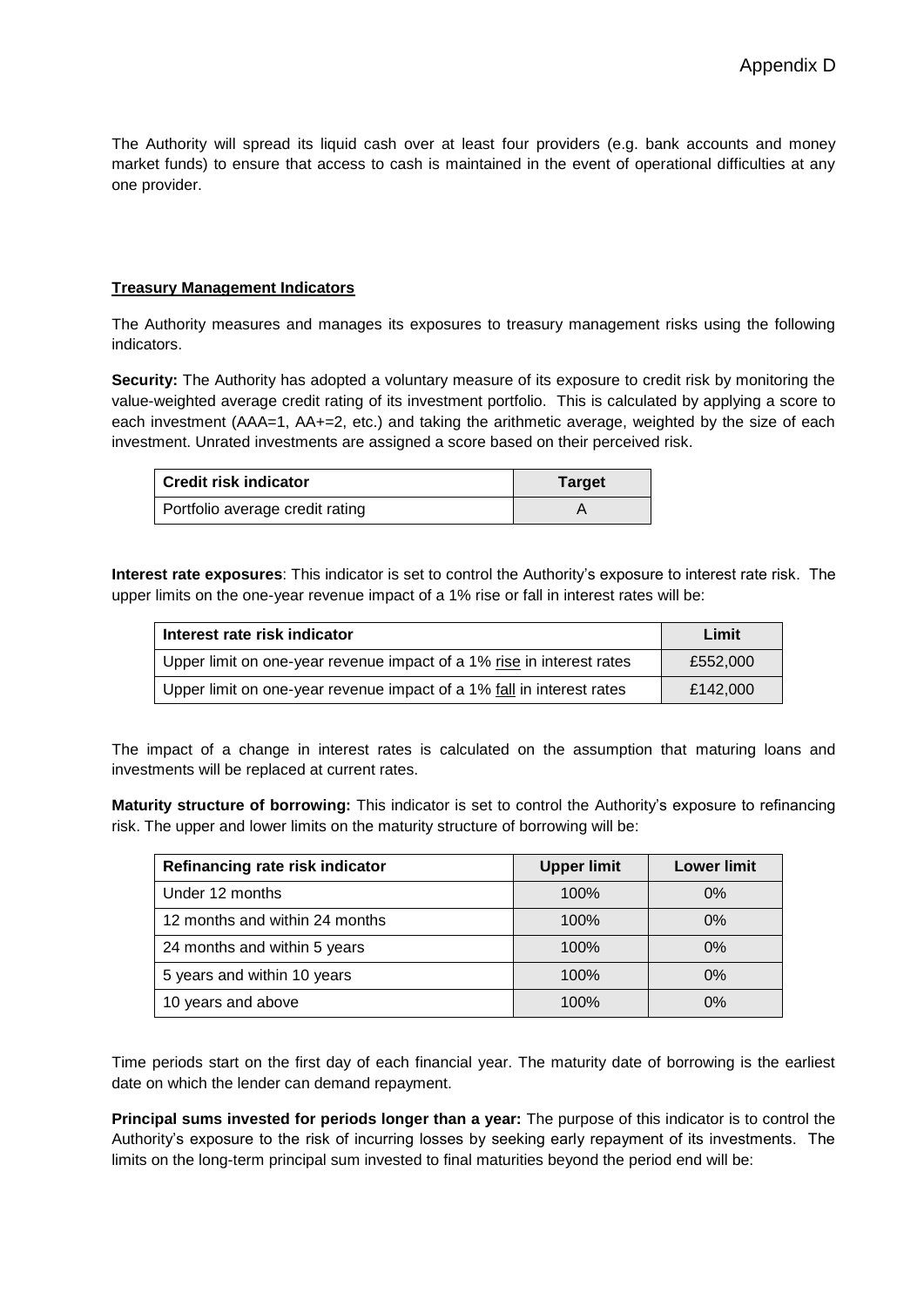| Price risk indicator                        | 2021/22 | 2022/23 | 2023/24 |
|---------------------------------------------|---------|---------|---------|
| Limit on principal invested beyond year end | £6m     | £5m     | £4m     |

#### **Related Matters**

The CIPFA Code requires the Authority to include the following in its treasury management strategy.

**Financial derivatives:** Local authorities have previously made use of financial derivatives embedded into loans and investments both to reduce interest rate risk (e.g. interest rate collars and forward deals) and to reduce costs or increase income at the expense of greater risk (e.g. LOBO loans and callable deposits). The general power of competence in section 1 of the *Localism Act 2011* removes much of the uncertainty over local authorities' use of standalone financial derivatives (i.e. those that are not embedded into a loan or investment).

The Authority will only use standalone financial derivatives (such as swaps, forwards, futures and options) where they can be clearly demonstrated to reduce the overall level of the financial risks that the Authority is exposed to. Additional risks presented, such as credit exposure to derivative counterparties, will be taken into account when determining the overall level of risk. Embedded derivatives, including those present in pooled funds and forward starting transactions, will not be subject to this policy, although the risks they present will be managed in line with the overall treasury risk management strategy.

Financial derivative transactions may be arranged with any organisation that meets the approved investment criteria, assessed using the appropriate credit rating for derivative exposures. An allowance for credit risk calculated using the methodology in the Treasury Management Practices document will count against the counterparty credit limit and the relevant foreign country limit.

In line with the CIPFA Code, the Authority will seek external advice and will consider that advice before entering into financial derivatives to ensure that it fully understands the implications.

**Markets in Financial Instruments Directive**: The Authority has opted up to professional client status with its providers of financial services, including advisers, banks, brokers and fund managers, allowing it access to a greater range of services but without the greater regulatory protections afforded to individuals and small companies. Given the size and range of the Authority's treasury management activities, the Head of Finance and Assets believes this to be the most appropriate status.

#### **Financial Implications**

The budget for investment income in 2021/22 is £347K, based on an average investment portfolio of £20.5 million at an interest rate of 1.69%. The budget for debt interest paid in 2021/22 is £478K, based on an average debt portfolio of £37.0 million at an average interest rate of 1.29%. If actual levels of investments and borrowing, or actual interest rates, differ from those forecast, performance against budget will be correspondingly different.

#### **Other Options Considered**

The CIPFA Code does not prescribe any particular treasury management strategy for local authorities to adopt. The Head of Finance and Assets, having consulted the Cabinet Member for Finance, believes that the above strategy represents an appropriate balance between risk management and cost effectiveness. Some alternative strategies, with their financial and risk management implications, are listed below.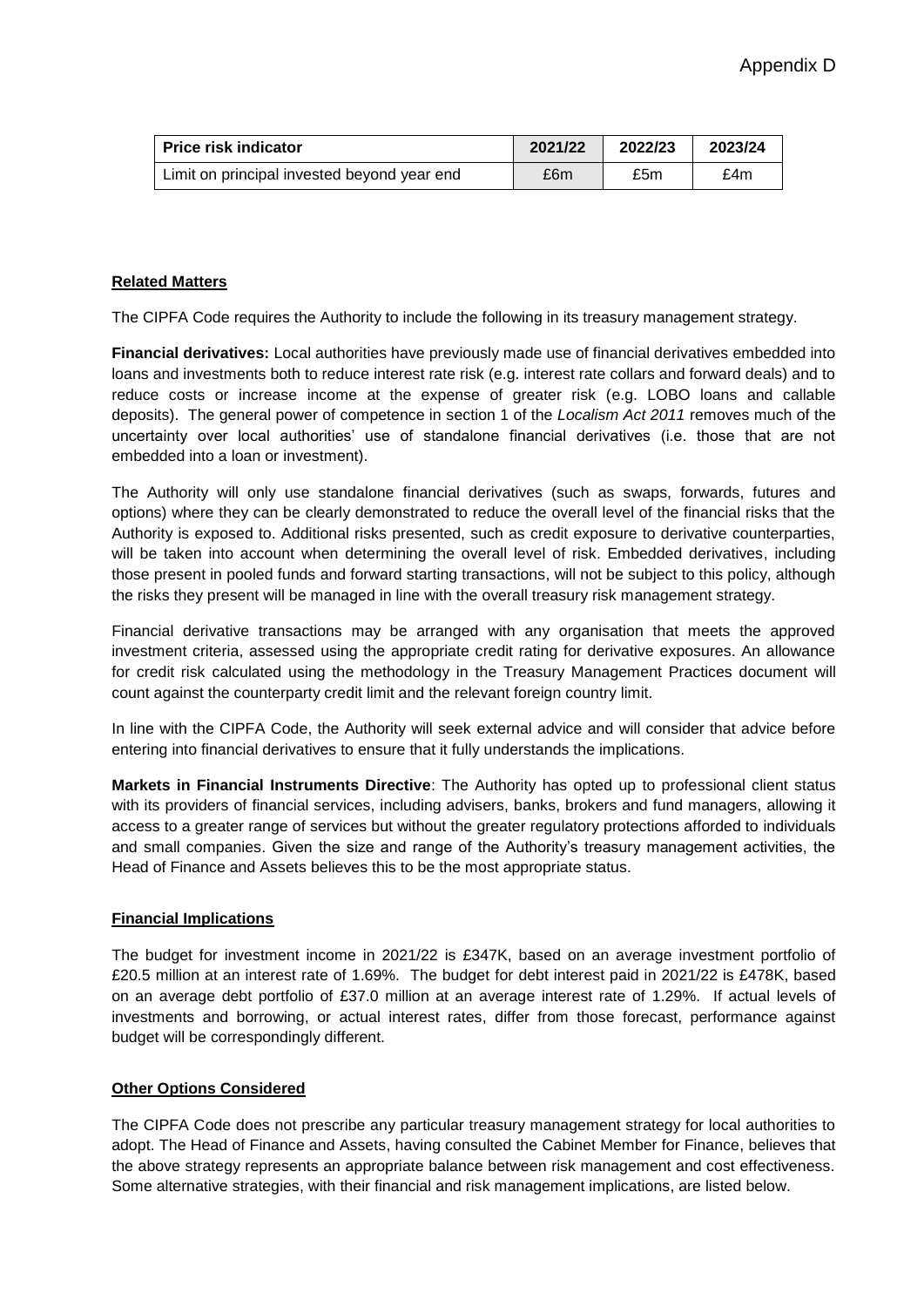| <b>Alternative</b>                                                          | Impact on income and<br>expenditure                                                            | Impact on risk management                                                                                                                                   |
|-----------------------------------------------------------------------------|------------------------------------------------------------------------------------------------|-------------------------------------------------------------------------------------------------------------------------------------------------------------|
| Invest in a narrower range of<br>counterparties and/or for shorter<br>times | Interest income will be lower                                                                  | Lower chance of losses from<br>credit related defaults, but any<br>such losses may be greater                                                               |
| Invest in a wider range of<br>counterparties and/or for longer<br>times     | Interest income will be higher                                                                 | Increased risk of losses from<br>credit related defaults, but any<br>such losses may be smaller                                                             |
| Borrow additional sums at long-<br>term fixed interest rates                | Debt interest costs will rise; this<br>is unlikely to be offset by higher<br>investment income | Higher investment balance<br>leading to a higher impact in the<br>event of a default; however<br>long-term interest costs may be<br>more certain            |
| Borrow short-term or variable<br>loans instead of long-term fixed<br>rates  | Debt interest costs will initially<br>be lower                                                 | Increases in debt interest costs<br>will be broadly offset by rising<br>investment income in the<br>medium term, but long-term<br>costs may be less certain |
| Reduce level of borrowing                                                   | Saving on debt interest is likely<br>to exceed lost investment<br>income                       | Reduced investment balance<br>leading to a lower impact in the<br>event of a default; however<br>long-term interest costs may be<br>less certain            |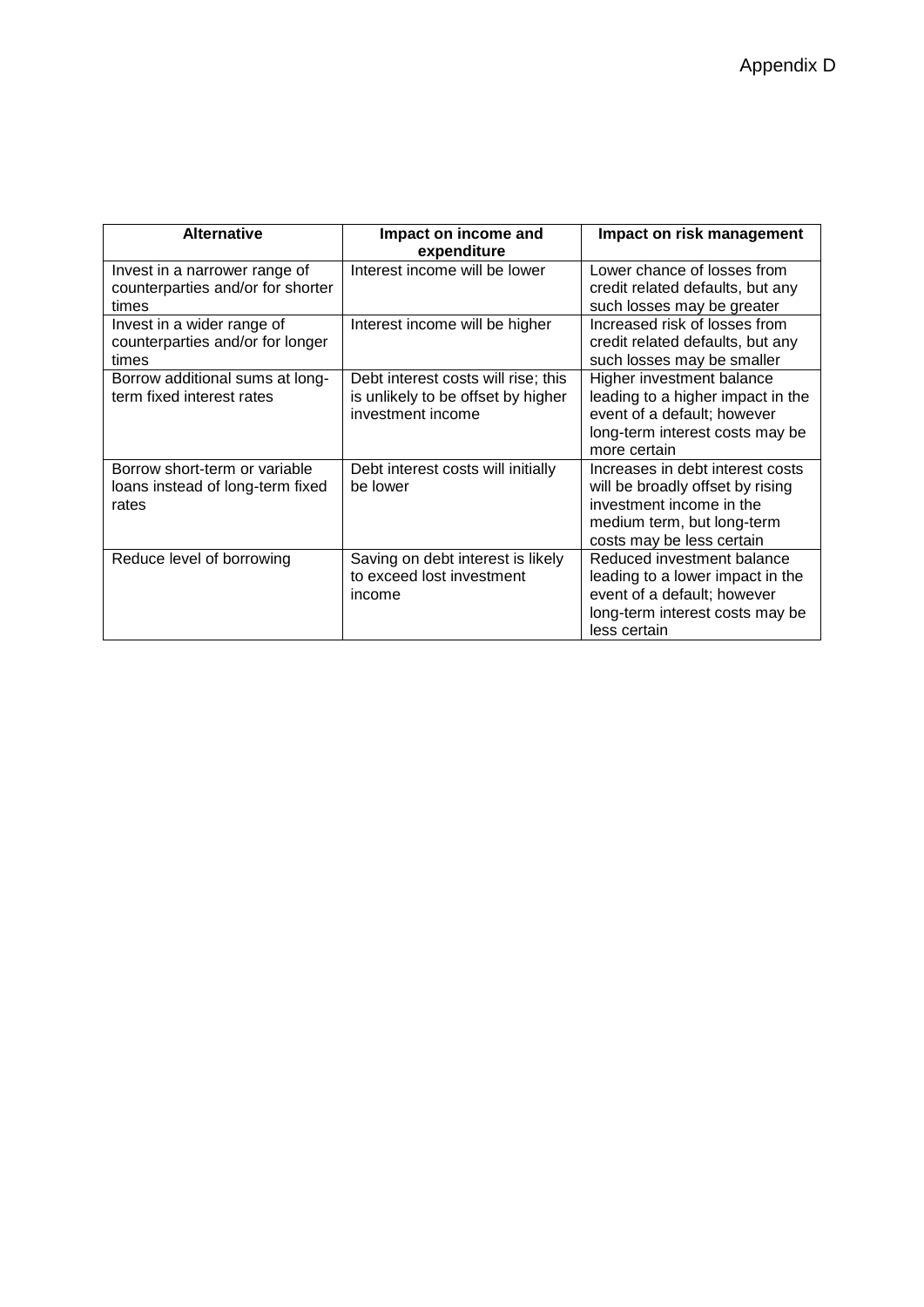#### **Appendix A – Arlingclose Economic & Interest Rate Forecast - November 2020**

#### **Underlying assumptions:**

- The medium-term global economic outlook remains weak. Second waves of Covid cases have prompted more restrictive measures and further lockdowns in Europe and the UK. This ebb and flow of restrictions on normal activity will continue for the foreseeable future, at least until an effective vaccine is produced and importantly, distributed.
- The global central bank and government responses have been significant and are in many cases on-going, maintaining more stable financial, economic and social conditions than otherwise.
- Although these measures supported a sizeable economic recovery in Q3, the imposition of a second national lockdown in England during November will set growth back and likely lead to a fall in GDP in Q4.
- Signs of a slowing economic recovery were already evident in UK monthly GDP and PMI data, even before the latest restrictions. Despite some extension to fiscal support measures, unemployment is expected to rise when these eventually come to an end in mid-2021.
- This situation will result in central banks maintaining low interest rates for the medium term. In the UK, Brexit is a further complication. Bank Rate is therefore likely to remain at low levels for a very long time, with a distinct possibility of being cut to zero. Money markets continue to price in a chance of negative Bank Rate.
- Longer-term yields will also remain depressed, anchored by low central bank policy rates, expectations for potentially even lower rates and insipid inflation expectations. There is a chance yields may follow a slightly different path in the medium term, depending on investor perceptions of growth and inflation, the development of a vaccine or if the UK leaves the EU without a deal.

#### **Forecast:**

- Arlingclose expects Bank Rate to remain at the current 0.10% level.
- Additional monetary loosening through increased financial asset purchases was delivered as we expected. Our central case for Bank Rate is no change, but further cuts to zero, or perhaps even into negative territory, cannot be completely ruled out.
- Gilt yields will remain low in the medium term. Shorter term gilt yields are currently negative and will remain around zero or below until either the Bank expressly rules out negative Bank Rate or growth/inflation prospects improve.
- Downside risks remain in the near term, as the government continues to react to the escalation in infection rates and the Brexit transition period comes to an end.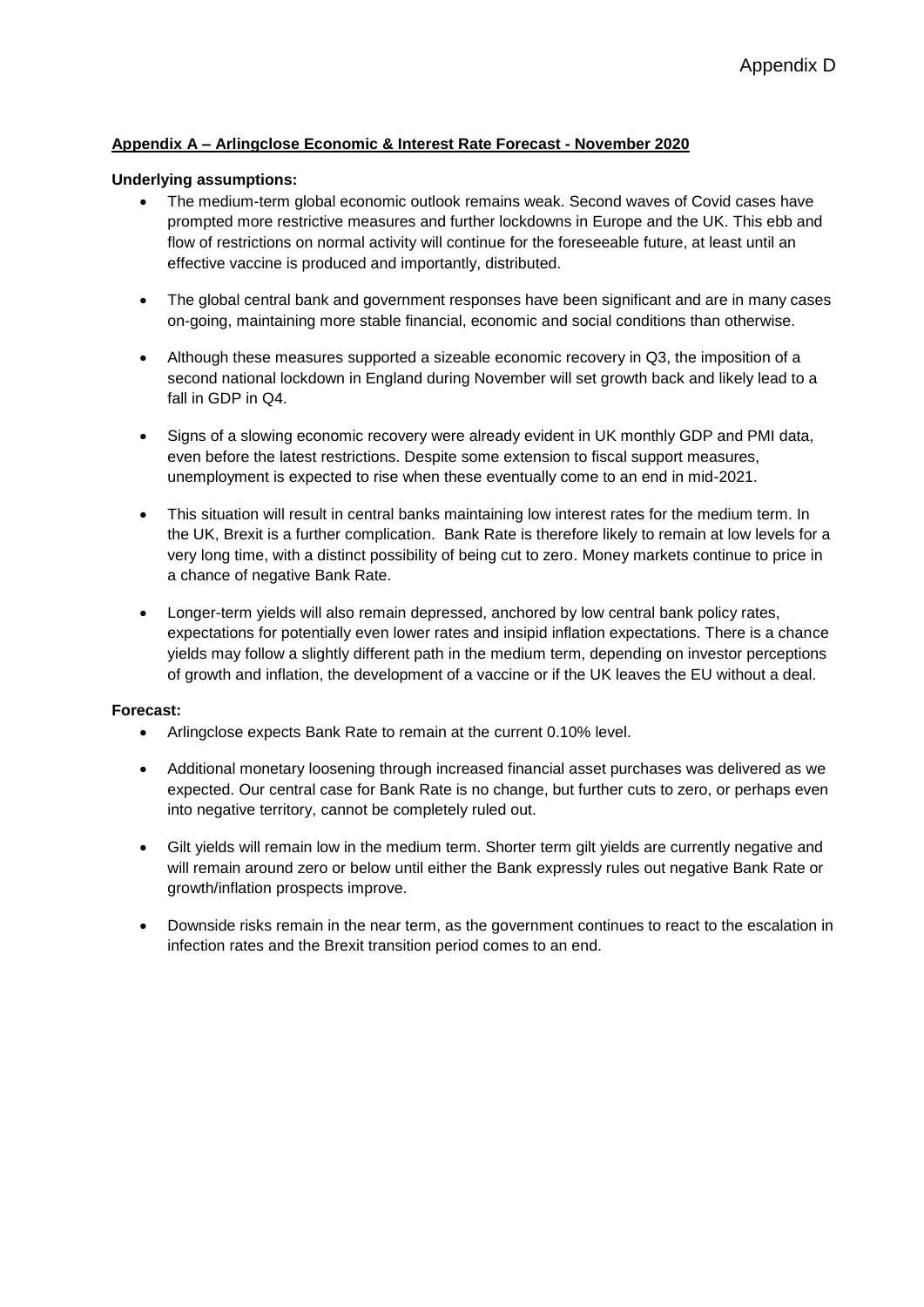|                                 | $Dec-20$ | Mar-21  | $Jun-21$ | $Sep-21$ | $Dec-21$ | Mar-22  | $Jun-22$ | $Sep-22$ | Dec-22  | Mar-23  | $Jun-23$ | $Sep-23$ | $Dec-23$ |
|---------------------------------|----------|---------|----------|----------|----------|---------|----------|----------|---------|---------|----------|----------|----------|
| <b>Official Bank Rate</b>       |          |         |          |          |          |         |          |          |         |         |          |          |          |
| <b>Upside risk</b>              | 0.00     | 0.00    | 0.00     | 0.15     | 0.15     | 0.15    | 0.15     | 0.30     | 0.30    | 0.30    | 0.30     | 0.30     | 0.30     |
| <b>Arlingclose Central Case</b> | 0.10     | 0.10    | 0.10     | 0.10     | 0.10     | 0.10    | 0.10     | 0.10     | 0.10    | 0.10    | 0.10     | 0.10     | 0.10     |
| Downside risk                   | $-0.10$  | $-0.20$ | $-0.50$  | $-0.50$  | $-0.50$  | $-0.50$ | $-0.50$  | $-0.50$  | $-0.50$ | $-0.50$ | $-0.50$  | $-0.50$  | $-0.50$  |
| 3-month money market rate       |          |         |          |          |          |         |          |          |         |         |          |          |          |
| <b>Upside risk</b>              | 0.05     | 0.05    | 0.05     | 0.10     | 0.10     | 0.15    | 0.20     | 0.30     | 0.30    | 0.30    | 0.30     | 0.30     | 0.30     |
| <b>Arlingclose Central Case</b> | 0.10     | 0.10    | 0.15     | 0.20     | 0.20     | 0.20    | 0.20     | 0.20     | 0.20    | 0.20    | 0.20     | 0.20     | 0.20     |
| Downside risk                   | $-0.40$  | $-0.40$ | $-0.45$  | $-0.50$  | $-0.50$  | $-0.50$ | $-0.50$  | $-0.50$  | $-0.50$ | $-0.50$ | $-0.50$  | $-0.50$  | $-0.50$  |
|                                 |          |         |          |          |          |         |          |          |         |         |          |          |          |
| 5yr gilt yield                  |          |         |          |          |          |         |          |          |         |         |          |          |          |
| <b>Upside risk</b>              | 0.40     | 0.40    | 0.40     | 0.45     | 0.45     | 0.50    | 0.50     | 0.55     | 0.60    | 0.60    | 0.65     | 0.65     | 0.70     |
| <b>Arlingclose Central Case</b> | 0.00     | 0.00    | 0.05     | 0.10     | 0.15     | 0.15    | 0.20     | 0.20     | 0.25    | 0.25    | 0.25     | 0.25     | 0.25     |
| Downside risk                   | $-0.30$  | $-0.40$ | $-0.50$  | $-0.55$  | $-0.60$  | $-0.60$ | $-0.60$  | $-0.60$  | $-0.60$ | $-0.60$ | $-0.60$  | $-0.60$  | $-0.60$  |
| 10yr gilt yield                 |          |         |          |          |          |         |          |          |         |         |          |          |          |
| <b>Upside risk</b>              | 0.40     | 0.40    | 0.40     | 0.45     | 0.45     | 0.50    | 0.50     | 0.55     | 0.60    | 0.60    | 0.65     | 0.65     | 0.70     |
| <b>Arlingclose Central Case</b> | 0.30     | 0.30    | 0.35     | 0.40     | 0.40     | 0.45    | 0.45     | 0.50     | 0.50    | 0.55    | 0.55     | 0.55     | 0.55     |
| Downside risk                   | $-0.30$  | $-0.40$ | $-0.50$  | $-0.55$  | $-0.50$  | $-0.50$ | $-0.50$  | $-0.50$  | $-0.50$ | $-0.50$ | $-0.50$  | $-0.50$  | $-0.50$  |
|                                 |          |         |          |          |          |         |          |          |         |         |          |          |          |
| 20yr gilt yield                 |          |         |          |          |          |         |          |          |         |         |          |          |          |
| <b>Upside risk</b>              | 0.40     | 0.40    | 0.40     | 0.45     | 0.45     | 0.50    | 0.50     | 0.55     | 0.60    | 0.60    | 0.65     | 0.65     | 0.70     |
| <b>Arlingclose Central Case</b> | 0.70     | 0.70    | 0.70     | 0.75     | 0.75     | 0.75    | 0.80     | 0.80     | 0.85    | 0.85    | 0.85     | 0.85     | 0.85     |
| Downside risk                   | $-0.20$  | $-0.20$ | $-0.25$  | $-0.30$  | $-0.30$  | $-0.30$ | $-0.30$  | $-0.30$  | $-0.30$ | $-0.30$ | $-0.30$  | $-0.30$  | $-0.30$  |
| 50yr gilt yield                 |          |         |          |          |          |         |          |          |         |         |          |          |          |
| <b>Upside risk</b>              | 0.40     | 0.40    | 0.40     | 0.45     | 0.45     | 0.50    | 0.50     | 0.55     | 0.60    | 0.60    | 0.65     | 0.65     | 0.70     |
| <b>Arlingclose Central Case</b> | 0.60     | 0.60    | 0.60     | 0.65     | 0.65     | 0.65    | 0.70     | 0.70     | 0.75    | 0.75    | 0.75     | 0.75     | 0.75     |
| Downside risk                   | $-0.20$  | $-0.20$ | $-0.25$  | $-0.30$  | $-0.30$  | $-0.30$ | $-0.30$  | $-0.30$  | $-0.30$ | $-0.30$ | $-0.30$  | $-0.30$  | $-0.30$  |

**PWLB Certainty Rate (Maturity Loans) = Gilt yield + 1.80% PWLB HRA Rate = Gilt yield + 0.80% PWLB Infrastructure Rate (Maturity Loans) = Gilt yield + 0.60%**